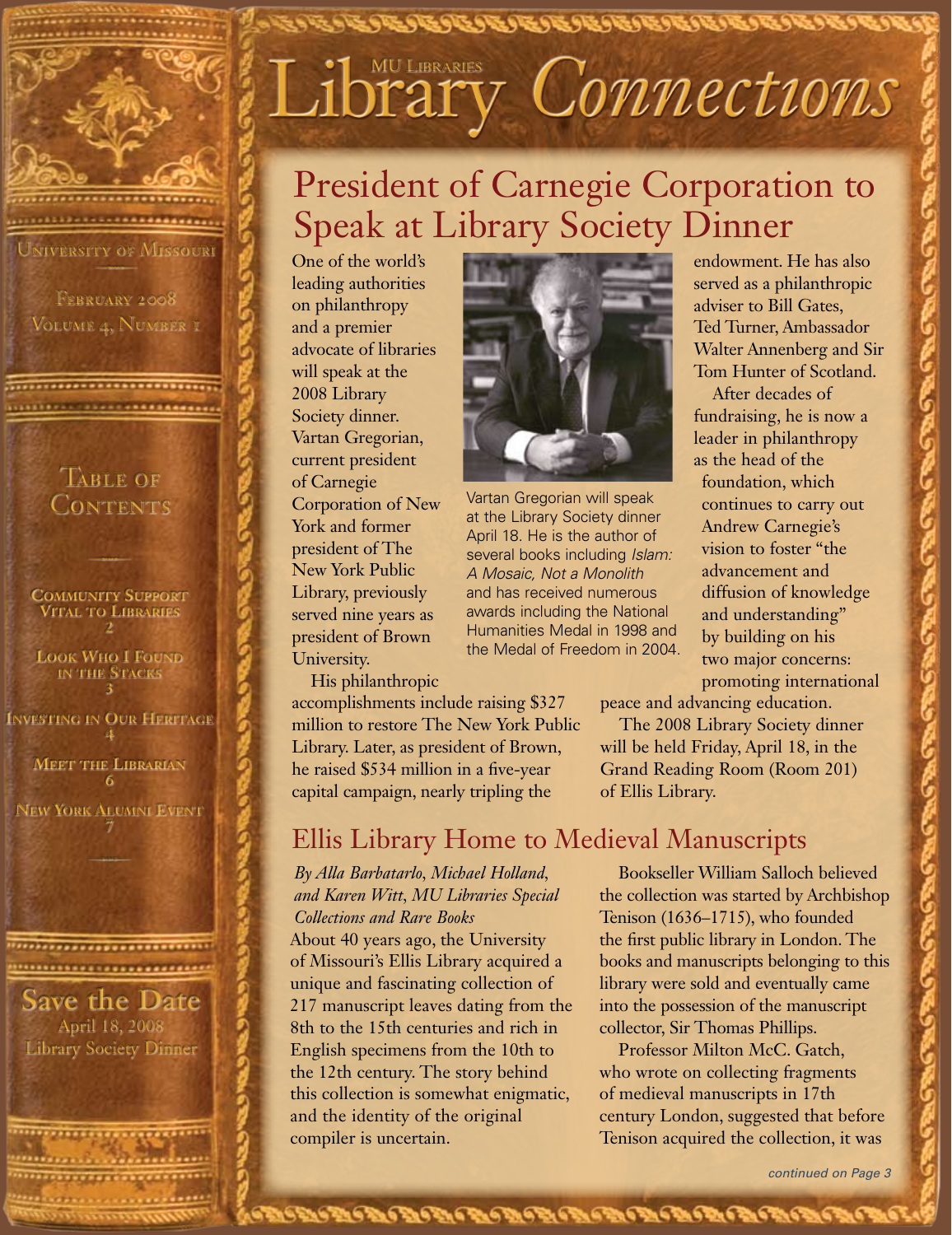### Look Who I Found in the Stacks: An Evening of Solo Performances

How many of us remember the first time we fell in love with old books?

My first "rarity" was a biblical concordance, published in 1783. I found it in a box shoved under a Victorian settee at an antique shop. The frontispiece displayed a rather serious author, who at the time reminded me of Santa Claus sitting on a tack. I don't recall the book's title, except that it, like the book, was heavy.

I was 8 years old, and I was entranced. This book was sitting on a shelf somewhere at the very moment the colonies won their independence! that celebrates, covets and Why, George Washington might have read this exact book, I thought, because, well, there couldn't have been very many books in 1783! My parents were mystified why it was the only souvenir I wanted from a summer's travels, but for \$1.25 it was mine, and I lugged it home.

I still lug home books, but now

many are borrowed from the MU Libraries. We are extremely fortunate to have in Columbia and the state of Missouri such an institution, as well as a community conserves books and knowledge.

One indication of this partnership is the participation of the MU Libraries in the For All We Call Mizzou campaign. Another is the ongoing upgrading of technology in the Libraries. Third is the ongoing acquisition of new books, journals and other research

materials, and finally, the presence of knowledgeable and friendly librarians and staff.

But the MU Libraries face many challenges, from budget restrictions to ever-changing technology. Libraries, like communities, only thrive when the community participates. Why not make a donation, purchase a book, or volunteer at a library event? And please think about joining the Friends of the Library, where your small membership fee helps us support scholarships for Missouri students—students who, just like that 8-year-old girl, are embarking on a lifetime of learning.

*Mary Barile is a playwright and theater historian. She's also president of the Friends of MU Libraries, a grant writer for the MU Libraries and a doctoral candidate in the theater department.* 

Good company and sterling performances were to be found in abundance at the Friends of the MU Libraries fundraising event Saturday, Nov. 3. The evening, co-sponsored by the Friends and the Life and Literature Series, began in the cast gallery of the Museum of Art and Archaeology with a reception for supporters of the Libraries and the theater department. Afterward the live performances consisted of three short plays inspired by research conducted at Ellis Library and Western Historical Manuscripts.

Seventy people gathered in the Museum's auditorium for performances by three graduate students from the theater department. Kevin Babbitt,

doctoral candidate and assistant director of MU's interactive theatre troupe, performed his one-man show, based on an unpublished interview between Arthur Unger and Otto Frank (Anne Frank's father). Pamela J. Judd, second year master's student, gave a performance as Jane Clemens, Mark Twain's mother. The dialogue for Mrs. Clemens' piece was written by Mary Barile, current president of the Friends of the MU Libraries. Finally, Matt Salzberg, doctoral student, performed an interview between Arthur Unger and Joan

Crawford. Co-directors for these plays were Heather Carver, an associate professor of theater, and Mary Barile.

We wish to thank Drs. Dana and Sonny Bal whose generous support allowed us to host this event in support of the MU Libraries.

compiled around 1695 by Humfrey Wanley, whose major supplier was the bookseller John Bagford (1650–1716). Professor McC. Gatch's conclusion is based on the notion that some of the materials "can be connected circumstantially with Bagford's professional activities."

Interestingly, Ellis Library's fragment no. 177 comes from a manuscript that had been in Samuel Pepys' collection since before 1700. In light of Bagford's role as a book supplier to Pepys, Professor Gatch assumed that Bagford removed the leaf when the entire volume fell into his hands.

Gatch noted that "as a bookseller, [Bagford] was frequently asked to make up imperfect books, and it was the custom of the book trade to collect title-pages and portions of books for this purpose." William Blades has suggested that Bagford willfully destroyed books to supply his collections.

The earliest piece in this magnificent collection is from Orthographia of the Venerable Bede, probably dating from the 8th century. It is an extremely interesting piece written by the Anglo-Saxon monk Peregrinus in Freising (Bavaria). At the end of the verso there are two paragraphs of commentary written in a different hand of the same period.

One of the most beautiful pieces of this collection is from the Canterbury Bible, from the Acts of the Apostles. By the late 12th century Bibles were often small portable books meant to be used and carried by a person. It has intricate initials: one in blue and gold depicting two birds, the other on the verso with a delicate illustration of the subject with the large initial "P." Disciples flank the empty central space from which Christ ascends, and only His feet



and ankles are visible below the frame surrounded by the initial. Though the emphasis of the collection is primarily English, there also are specimens of German, French, Dutch and Italian origin. A miniature painting of the early 14th century is probably Italian. It depicts an unusual group of four people: an older man sitting, a couple and a young man with a sword. The couple is walking away from the older man with concerned, almost frightened faces. Before them is an open door, and it appears as though blue skies were

opening up behind the couple as they enter a town. This illustration is strongly influenced in style by Byzantine iconography.

Over the past several years, the Division of Special Collections at Ellis Library has taken part in a project that unites old and new

> technologies to facilitate scholarship around the world. This initiative, called the Digital Scriptorium, is a searchable database that contains the manuscript holdings of 29 cultural institutions across the United States. Participants research and photograph their manuscript materials and then upload the information and images into the database. Available to teachers, students, researchers and the general public, the Digital Scriptorium fosters scholarship and enriches the growing corpus of information about Medieval and Renaissance manuscripts. You can visit the Digital Scriptorium at http:// mulibraries.missouri.edu/

specialcollections/digital.htm.

Background information on the manuscripts was derived from research conducted by the following scholars: Milton McC. Gatch, Linda Voigts, William Salloch, and Kelli Hansen.

*Revised version of this article was published in* Celebrating research: rare and special collections from the membership of the Association of Research Libraries */ editors, Philip N. Cronenwett, Kevin Osborn, Samuel A. Streit ; introduction by Nicolas Barker. Washington, D.C. : Association of Research Libraries, 2007.*



Dana and Sonny Bal, event supporters, and Barry and Pam Gainor attend the Look Who I Found in the Stacks reception.



Mary Barile

## Community Support Vital to Libraries

Fragment no. 177 is a long poem in English on the seven deadly sins that dates from the 15th century.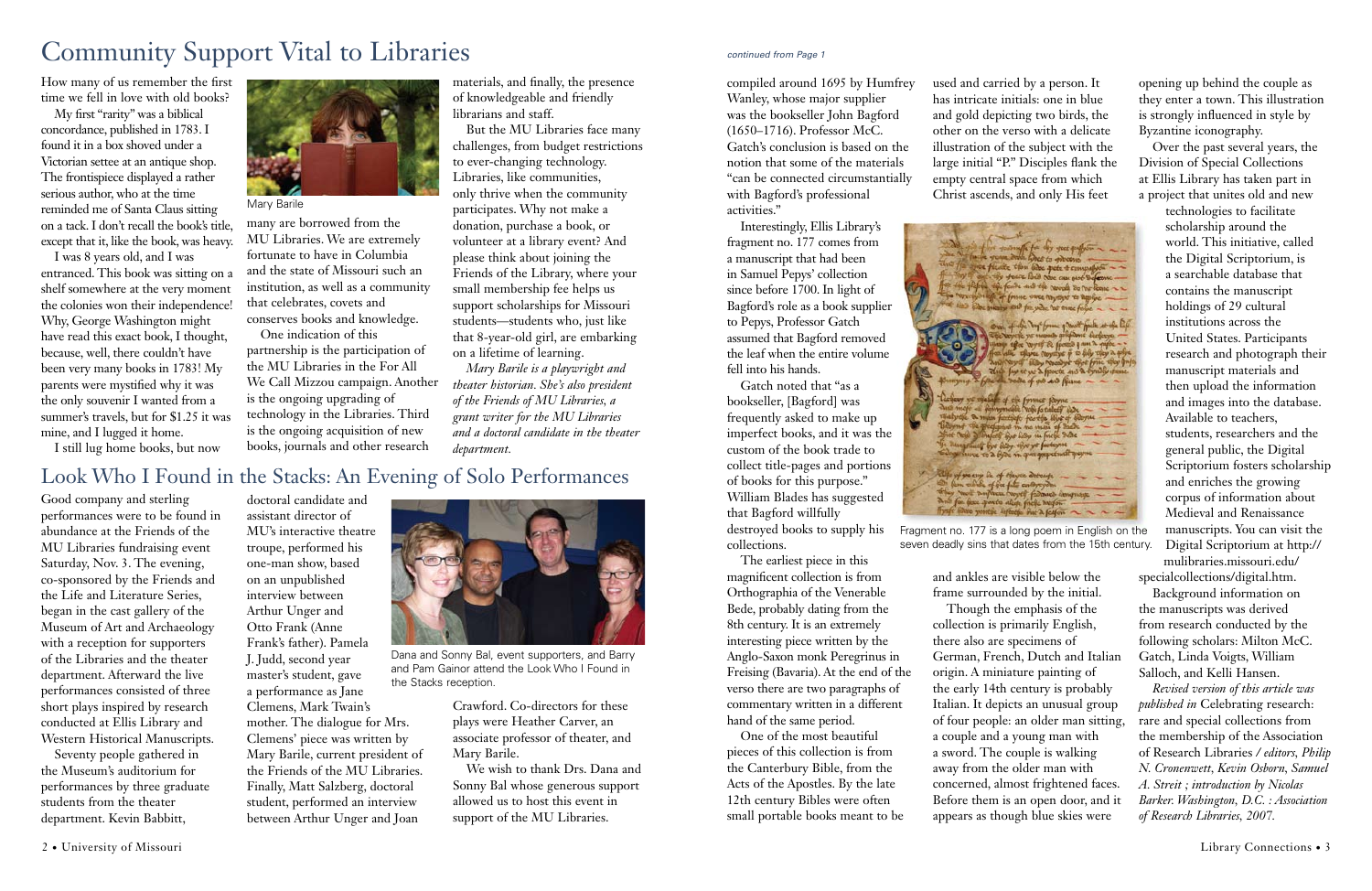Many books in the MU<br>Libraries are fragile,<br>repairs, still others require Libraries are fragile, others need minor repairs, still others require extensive help if they are to survive this century. The Friends of the Libraries' Adopt-a-Book program was established to ensure that these books are not lost to future generations. This program allows individual donors to support the restoration or conservation of specific books in the MU Libraries collections. Donations are doubled through a match with funds

## INVESTING IN OUR HERITAGE: Adopt-A-Book Program Restores Timeworn Treasures



provided from the William T. Kemper Foundation.

How does this program work? First, the librarians and staff (and sometimes patrons) at MU Libraries identify books that are in need of mending. A local conservator, Jim Downey, consults with the staff to determine what repair needs to be made and to estimate the cost. Due to budgetary considerations, many of these books cannot be repaired immediately.

When a donor makes the decision to adopt a book, the MU Libraries staff will work with the donor to find a book, often finding books that are of personal interest to the donor. The conservator will then work meticulously on the detailed and time-consuming work of preserving a book. Occasionally a book cannot be repaired. In these instances, Adopt-a-Book funds will be used to digitize the material.

Books have long been regarded by many people as friends, but as an old adage says, "in order to have a friend, you have to be one."

At press time, seven books had been repaired and several more were in the process of being repaired. As part of this program, a Web page is in development that will include "before" and "after" pictures of the adopted books along with the names of the donors. All donors who give \$50 or more to this program will receive recognition on the Web site and the donation will be noted in the online catalog record of the book. Donations under \$50 will be put into a general fund for book preservation.

Although the program is still young, donor response has been quite positive. Book adopters are excited to see the results of their contribution to MU Libraries. Ken Mares, who has adopted two books, stated, "I am delighted to have the opportunity to participate in the Adopt-a-Book Program. The Kemper Foundation's match is



added incentive to contribute to the library in this way."

Using Adopt-a-Book donations provided by the following donors and matching gifts with generous funds from the Kemper Foundation conservation grant, the MU Libraries were able to restore these treasures found in Special Collections.

Thanks also to Mary Barile, Gymlyn Corbin, Ken Mares and Gary L. Smith who have adopted books that have been repaired or are in the process of being repaired.



Many books in the MU Libraries are fragile, others need minor repairs, still others require extensive help if they are to survive this century. By adopting a book, you will ensure that it gets the help it needs to remain a "friend" for years to come.

For more information, contact Sheila Voss VossS@missouri.edu University of Missouri, 104 Ellis Library, Columbia MO 65201-5149 (573) 882-9168 or visit online at http://mulibraries.missouri.edu/about/adoptabook.htm

Sponsored by The Friends of the MU Libraries

*"I am delighted to have the opportunity to participate in the Adopt-a-Book Program. The Kemper Foundation's match is added incentive to contribute to the library in this way." — Ken Mares*



Thanks to a donation from Charles H. Hinnant, this book, *Truth brought to life: or, the history of the first 14 years of King James I,* was restored.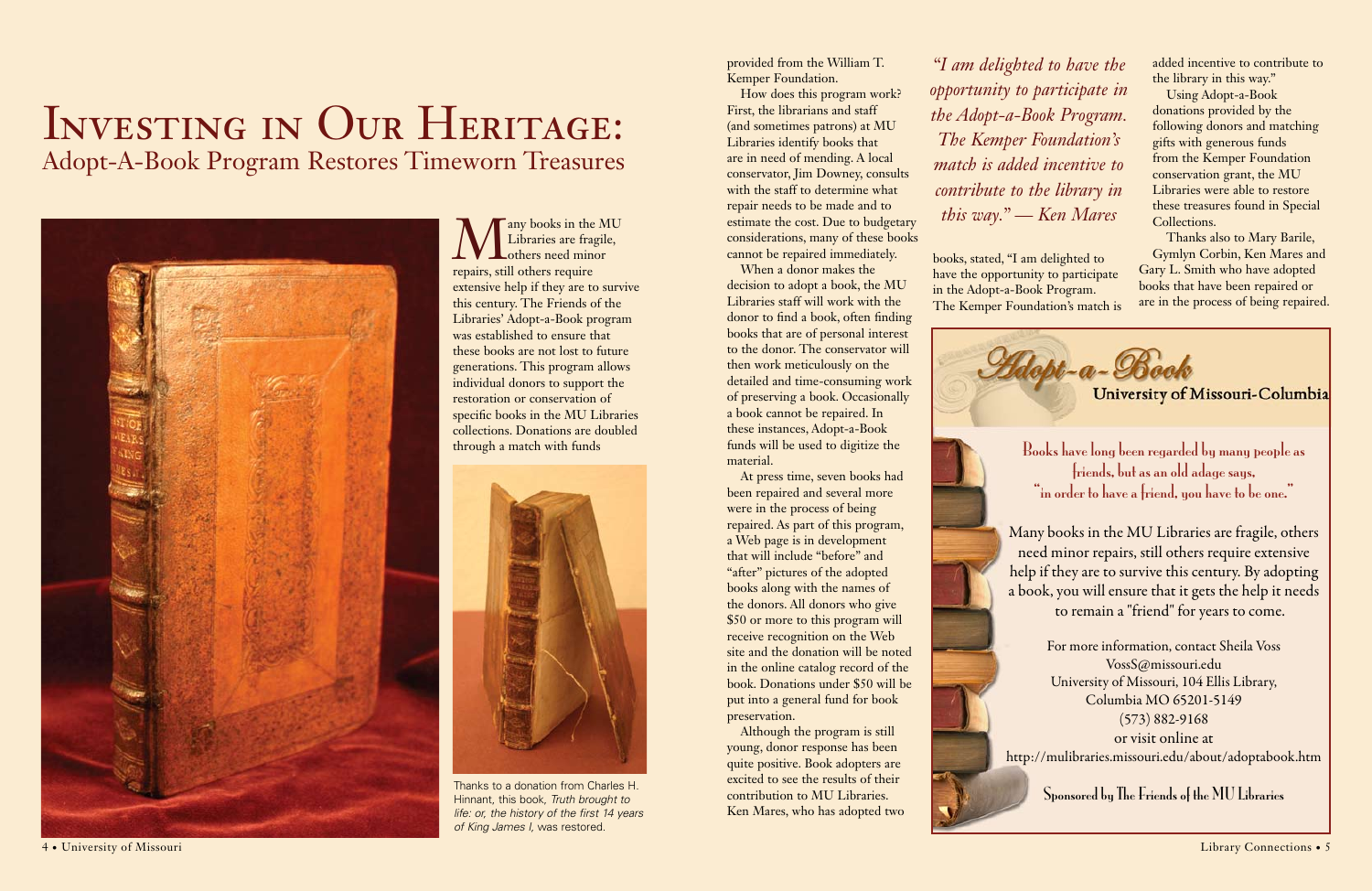

### Meet the Librarian: A Talk with the New Head of the Journalism Libraries, Dorothy Carner

In order to give our supporters a better idea of what goes on inside the MU Libraries, *Library Connections* is debuting a special series in which librarians will answer questions about themselves and their work.

Dorothy Carner, head of the journalism libraries, joined MU Libraries on June 1, 2007.

**Can you tell us a little about your background and experience and why you came to MU?** Thank you, I'm very excited and happy to be at the University of Missouri.

I am a Missouri native, returning from Austin, Texas, where I served as business bibliographer/reference librarian for the last 13 years.

Since my family had spent time in Columbia while my husband earned his PhD, we had always thought that we might like to return one day. My husband, always appreciative of the assistance that he received from the library and his

"business librarian," June Deweese, was a "Friend of the University of Missouri

Libraries." One summer day in 2006, I was surfing

the MU Web site and happened onto the journalism library Web site and noticed an opening for a journalism librarian.

I couldn't stop thinking about the possibility of not only coming back to Columbia and the University, but also having the opportunity to help design and open a new library that would support the research and teaching of the oldest and best journalism school in the world. I decided to go for it, and I couldn't be happier.

#### **What vision do you bring for the Journalism Library?**

The Journalism Library will strive to be the nexus for journalism information using innovative technologies and providing the highest quality of customer service to local, state and global scholars, students, practitioners and citizens.

**Can you describe the new library facility for us a little bit and what you see as the role of the library in the new Donald W. Reynolds Journalism Institute?**

The new Frank Lee Martin Journalism Library will occupy most of the first and second floors of what used to be the Sociology Building, but will now be the south wing of the institute. Collaborative space and new technologies will be prevalent in the new library. There

will be fewer static computer spaces, so we will be providing laptops and other devices for checkout and use wherever they may be needed in the library. We hope that it will be a new destination for learning, creating and collaborating on the MU campus.

## Alumni Mingle in Manhattan

#### **Ellis Library Open House**

Adrienne Arden, Library Information Specialist II, works on balloon animals at the MU Libraries Homecoming Open House. Approximately 600 attendees enjoyed library tours and family activities in Ellis Library on Homecoming morning.



Above, Ron Powers, BJ '63, and Susanne Grayson Townsend, BA '63, reminisce at the alumni event in New York. Left, Evelyn Kanter, BJ '63, and Misty Jackson, BS HES '00, enjoy the event.

#### **IN MEMORIAM**

**James Ronald Pinkerton,** 74, of

Columbia, passed away July 8, 2007. He is survived by his wife, Midge; their son Steven, and his wife, Audrey, of Stockton, Calif.; daughter Kathy Baker of El Dorado Hills, Calif.; and six grandchildren. Dr. Pinkerton came to the University of Missouri in 1965 with a joint appointment in the School of Business and Public Administration and the Department of Rural Sociology. His areas of concentration were the community, demography and ecology. In 1995, Dr. Pinkerton was an honorary research fellow in sociology at the University of Glasgow, Scotland. Dr. and Mrs. Pinkerton joined the Library Society at its inception and became members of the Friends of MU Libraries in 1992.

#### **Elizabeth "Betty" Parrigin,** 75,

of Columbia, passed away July 16, 2007. She was survived by her husband, Perry Parrigin, and a brother, Jesse Ellington. Mrs. Parrigin was an associate professor of law and law librarian at the University of Missouri before opening a law practice in Columbia. Mrs. Parrigin was a strong supporter of the libraries, serving as a member of the Friends of MU Libraries.

**Name:** Dorothy Carner **Title:** Head of Journalism Libraries **Education:** BS and MS, Biology/ Education, Southwest Missouri **State University**  MLIS, University of Texas **Previous Experience:** Secondary Life Science Teacher, Springfield MO Officer in Carner & Associates (firm that published financial information products) Business Librarian, University of Texas

Dorothy Carner

Thirty-one alumni and friends of MU attended an event on Oct. 17, 2007, to showcase the MU Libraries. Hosted by the MU Libraries, Carolyn Reid and Mark Funk, the event was held at Weill Medical College of Cornell University in New York City. Reid and Funk, faculty members at the Weill Medical College, both earned master's degrees from the University of Missouri School of Library and Information Science. The Pulitzer Prize-winning author Ron Powers spoke about his experiences at Ellis Library. The event was sponsored by the New York Chapter of the Mizzou Alumni Association. The MU Libraries plan on hosting similar events throughout the country.

| Feb. 12, 2008  | <i>Chamber Music Series</i> – Missouri Woodwind<br>Quintet                    |
|----------------|-------------------------------------------------------------------------------|
| March 11, 2008 | <i>Chamber Music Series</i> – MU Steel Drum Band                              |
| April 8, 2008  | <i>Chamber Music Series</i> - Saxophone Quartet,<br><b>Percussion Quartet</b> |
| April 18, 2008 | <b>Library Society Dinner</b>                                                 |
| April 19, 2008 | Friends of the MU Libraries Annual Meeting                                    |
| April 19, 2008 | <b>MU Libraries Donor Appreciation Ceremony</b>                               |
| April 19, 2008 | Friends of the Libraries MU Annual Luncheon                                   |



#### **Calendar of Events**